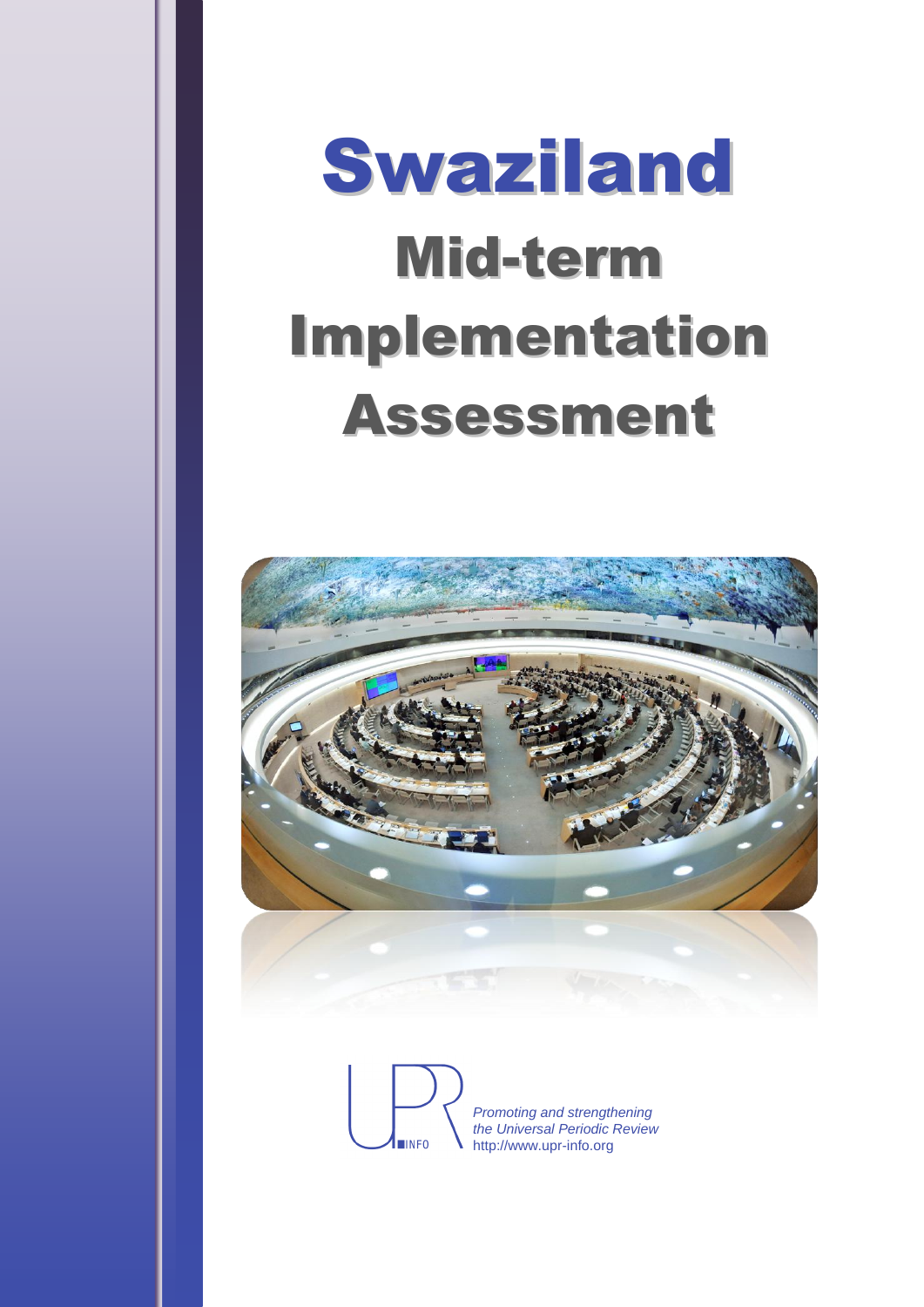# **Introduction**

#### **1. Purpose of the follow-up programme**

*The second and subsequent cycles of the review should focus on, inter alia, the implementation of the accepted recommendations and the development of the human rights situation in the State under review.*

A/HRC/RES/16/21, 12 April 2011 (Annex I C § 6)

The Universal Periodic Review (UPR) process takes place every four and one half years; however, some recommendations can be implemented immediately. In order to reduce this interval, we have created a follow-up process to evaluate the human rights situation two years after the examination at the UPR.

Broadly speaking, *UPR Info* seeks to ensure the respect of commitments made in the UPR, but also, more specifically, to give stakeholders the opportunity to share their opinion on the commitments. To this end, about two years after the review, *UPR Info* invites States, NGOs, and National Institutions for Human Rights (NHRI) to share their comments on the implementation (or lack thereof) of recommendations adopted at the Human Rights Council (HRC) plenary session.

For this purpose, *UPR Info* publishes a Mid-term Implementation Assessment (MIA) including responses from each stakeholder. The MIA is meant to show how all stakeholders are disposed to follow through on and to implement their commitments. States should implement the recommendations that they have accepted and civil society should monitor that implementation.

While the follow-up's importance has been highlighted by the HRC, no precise directives regarding the follow-up procedure have been set until now. Therefore, *UPR Info* is willing to share good practices as soon as possible and to strengthen the collaboration pattern between States and stakeholders. Unless the UPR's follow-up is seriously considered, the UPR mechanism as a whole could be adversely affected.

The methodology used by UPR Info to collect data and to calculate the index is described at the end of this document.

Geneva, 17 July 2014



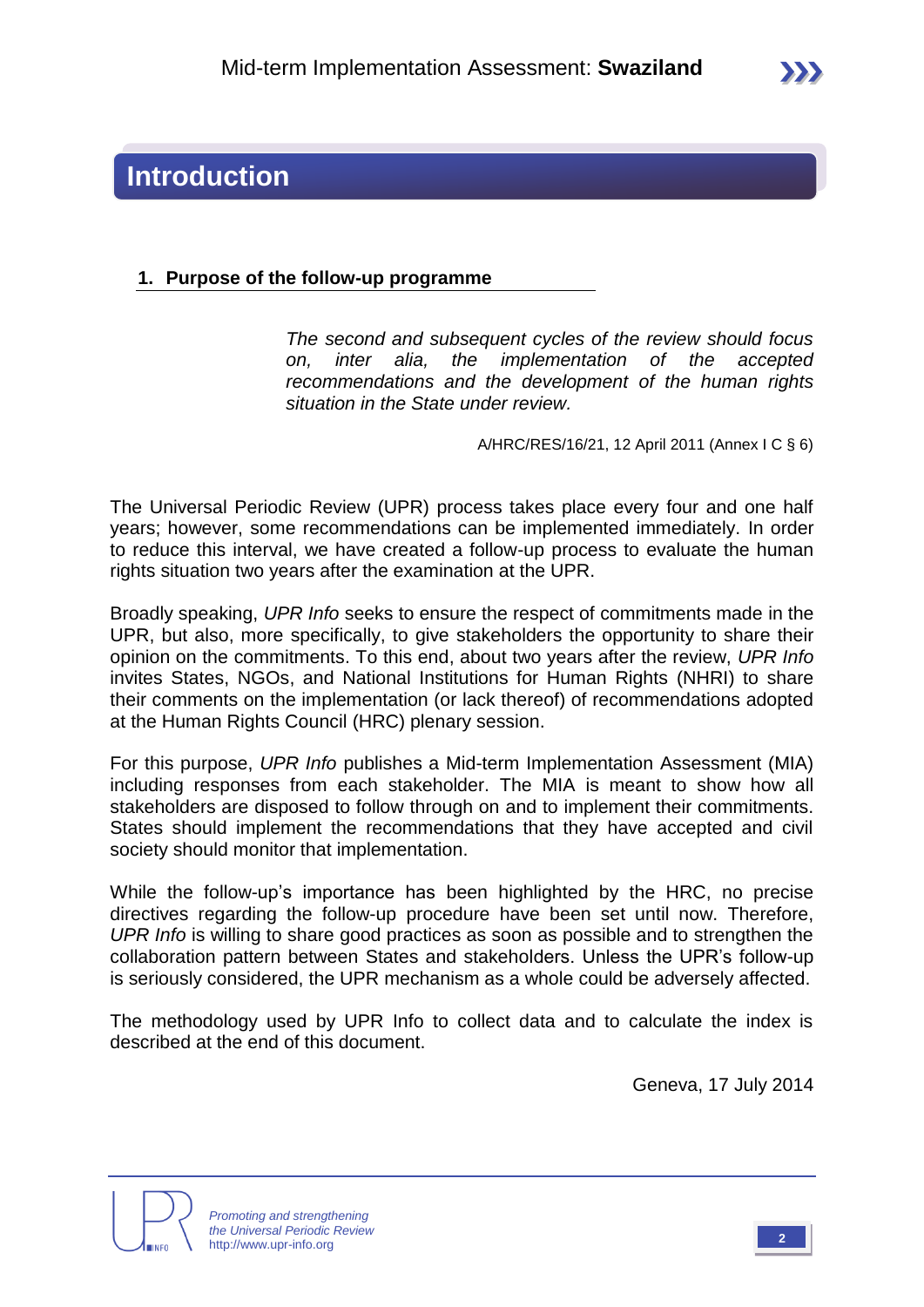# **Follow-up Outcomes**

#### **1. Sources and results**

All data are available at the following address:

<http://followup.upr-info.org/index/country/swaziland>

We invite the reader to consult this webpage since all recommendations, all stakeholders' reports, as well as the unedited comments can be found at the same internet address.

11 stakeholders' reports were submitted for the UPR. 15 NGOs were contacted. 2 UN agencies were contacted. The Permanent Mission to the UN was contacted. The National Human Rights Institution (NHRI) was not contacted.

3 NGOs responded to our enquiry. None of the UN agencies responded. The State under Review did not respond to our enquiry.

The following stakeholders took part in the report:

1. **NGOs**: (1) Global Initiative to End All Corporal Punishment of Children (GIEACPC) (2) Lawyers for Human Rights-Swaziland (LHRS) (3) Reporters sans frontières (RSF)

*IRI*: 38 recommendations are not implemented, 11 recommendations are partially implemented, and 2 recommendations are fully implemented. No answer was received for 91 out of 143 recommendations and voluntary pledges.

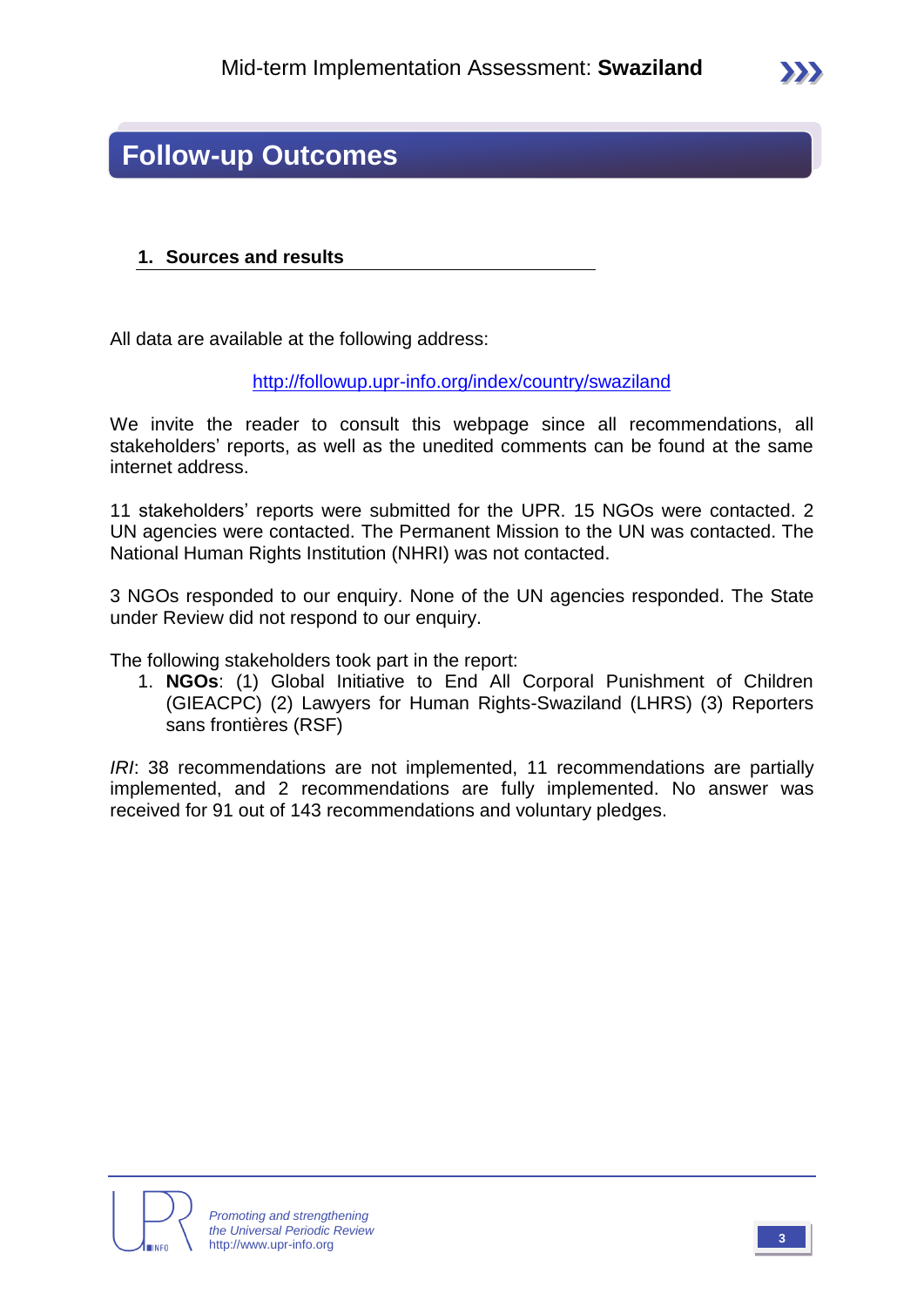## **2. Index**

Hereby the issues that the MIA covers:

| rec.<br>$n^{\circ}$ | Rec. State          | <b>Issue</b>                                                                                                    | <b>IRI</b>      | page    |  |
|---------------------|---------------------|-----------------------------------------------------------------------------------------------------------------|-----------------|---------|--|
| 115                 | Argentina           | Death penalty                                                                                                   | not impl.       | page 13 |  |
| 29                  | Australia           | Detention conditions                                                                                            | not impl.       | page 10 |  |
| 108                 | Australia           | Death penalty                                                                                                   | not impl.       | page 13 |  |
| 133                 | Australia           | Freedom of association and peaceful assembly                                                                    | not impl.       | page 10 |  |
| 23                  | Brazil              | Women's rights                                                                                                  | partially impl. | page 16 |  |
| 110                 | <b>Brazil</b>       | Death penalty                                                                                                   | not impl.       | page 13 |  |
| 67                  | <b>Burkina Faso</b> | Justice, Right to education, Rights of the Child                                                                | partially impl. | page 17 |  |
| 121                 | <b>Burundi</b>      | Death penalty                                                                                                   | not impl.       | page 14 |  |
| 17                  | Canada              | HIV - Aids, Right to education, Right to health, Rights of the<br>Child                                         | partially impl. | page 16 |  |
| 36                  | Canada              | Justice                                                                                                         | not impl.       | page 11 |  |
| 99                  | Canada              | Women's rights                                                                                                  | partially impl. | page 17 |  |
| 98                  | France              | International instruments, Women's rights                                                                       | not impl.       | page 17 |  |
| 102                 | France              | Death penalty                                                                                                   | partially impl. | page 11 |  |
| 103                 | France              | Torture and other CID treatment                                                                                 | not impl.       | page 12 |  |
| 126                 | France              | CP rights - general, Freedom of association and peaceful<br>assembly, Freedom of opinion and expression, Labour | not impl.       | page 9  |  |
| 44                  | Germany             | Freedom of opinion and expression, Freedom of the press                                                         | not impl.       | page 7  |  |
| 22                  | Ghana               | Disabilities, Rights of the Child                                                                               | fully impl.     | page 16 |  |
| 41                  | Ghana               | Freedom of association and peaceful assembly, Freedom<br>of opinion and expression                              | not impl.       | page 6  |  |
| 117                 | <b>Holy See</b>     | Death penalty                                                                                                   | not impl.       | page 13 |  |
| 104                 | Hungary             | Death penalty                                                                                                   | not impl.       | page 12 |  |
| 127                 | Hungary             | Freedom of association and peaceful assembly                                                                    | not impl.       | page 9  |  |
| 70                  | Indonesia           | Civil society                                                                                                   | not impl.       | page 9  |  |
| 120                 | Mexico              | Death penalty                                                                                                   | not impl.       | page 14 |  |
| 123                 | Norway              | Detention conditions, Impunity, Torture and other CID<br>treatment                                              | not impl.       | page 14 |  |
| 131                 | Norway              | Freedom of association and peaceful<br>assembly, International instruments                                      | not impl.       | page 10 |  |
| 132                 | Norway              | Freedom of opinion and expression, Freedom of the<br>press, Counter-terrorism                                   | not impl.       | page 10 |  |
| 119                 | Portugal            | Death penalty                                                                                                   | not impl.       | page 14 |  |
| 8                   | Romania             | Rights of the Child                                                                                             | fully impl.     | page 16 |  |
| 42                  | Slovakia            | Freedom of the press                                                                                            | not impl.       | page 6  |  |
| 105                 | Slovakia            | Human rights education and training, Torture and other CID<br>treatment                                         | not impl.       | page 12 |  |
| 128                 | Slovakia            | Freedom of opinion and expression                                                                               | not impl.       | page 8  |  |
| 129                 | Slovakia            | Elections, Freedom of association and peaceful assembly                                                         |                 | page 9  |  |
| 38                  | Slovenia            | Justice, Rights of the Child                                                                                    | not impl.       | page 11 |  |
| 109                 | Slovenia            | Torture and other CID treatment                                                                                 | partially impl. | page 13 |  |
| 134                 | South Africa        | General                                                                                                         | not impl.       | page 18 |  |
| 12                  | Spain               | <b>NHRI</b>                                                                                                     | partially impl. | page 18 |  |

**INFO** 

*Promoting and strengthening the Universal Periodic Review* http://www.upr-info.org **<sup>4</sup>**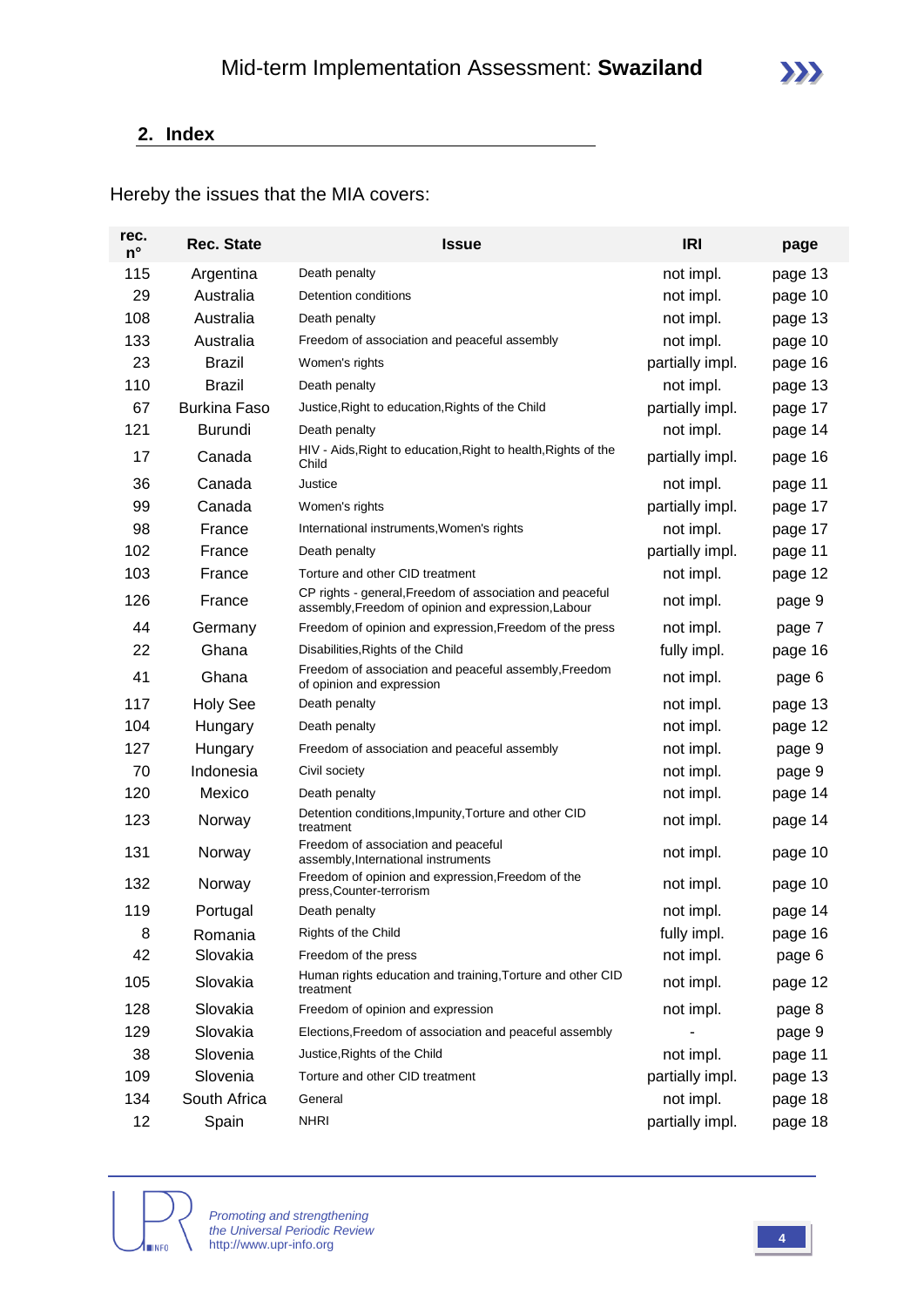# Mid-term Implementation Assessment: **Swaziland**



| rec.<br>n° | <b>Rec. State</b>    | Issue                                                                                                     | <b>IRI</b>      | page    |
|------------|----------------------|-----------------------------------------------------------------------------------------------------------|-----------------|---------|
| 140        | Spain                | Human rights education and training, Sexual Orientation<br>and Gender Identity                            | not impl.       | page 15 |
| 43         | Switzerland          | Freedom of the press                                                                                      | not impl.       | page 7  |
| 101        | Switzerland          | Women's rights                                                                                            | partially impl. | page 17 |
| 106        | Switzerland          | Detention conditions, Extrajudicial executions                                                            | partially impl. | page 12 |
| 107        | Switzerland          | Death penalty                                                                                             | not impl.       | page 12 |
| 122        | Switzerland          | Impunity, Torture and other CID treatment                                                                 | not impl.       | page 14 |
| 130        | Switzerland          | Freedom of association and peaceful assembly                                                              | not impl.       | page 9  |
| 46         | Trinidad &<br>Tobago | Freedom of opinion and expression, Freedom of the press                                                   | not impl.       | page 8  |
| 124        | United Kingdom       | Torture and other CID treatment                                                                           | not impl.       | page 14 |
| 143        | United Kingdom       | Elections                                                                                                 | not impl.       | page 10 |
| 45         | <b>United States</b> | Civil society, Freedom of association and peaceful<br>assembly, Freedom of opinion and expression, Labour | not impl.       | page 8  |
| 125        | <b>United States</b> | Human rights education and training, Sexual Orientation<br>and Gender Identity                            | not impl.       | page 15 |
| 138        | <b>United States</b> | Detention conditions, Human rights violations by state<br>agents                                          | not impl.       | page 15 |
| 139        | <b>United States</b> | Sexual Orientation and Gender Identity                                                                    | not impl.       | page 15 |
| 32         | Uruguay              | Human rights education and training, Rights of the<br>Child, Torture and other CID treatment              | partially impl. | page 16 |
| 116        | Uruguay              | Torture and other CID treatment                                                                           | partially impl. | page 13 |



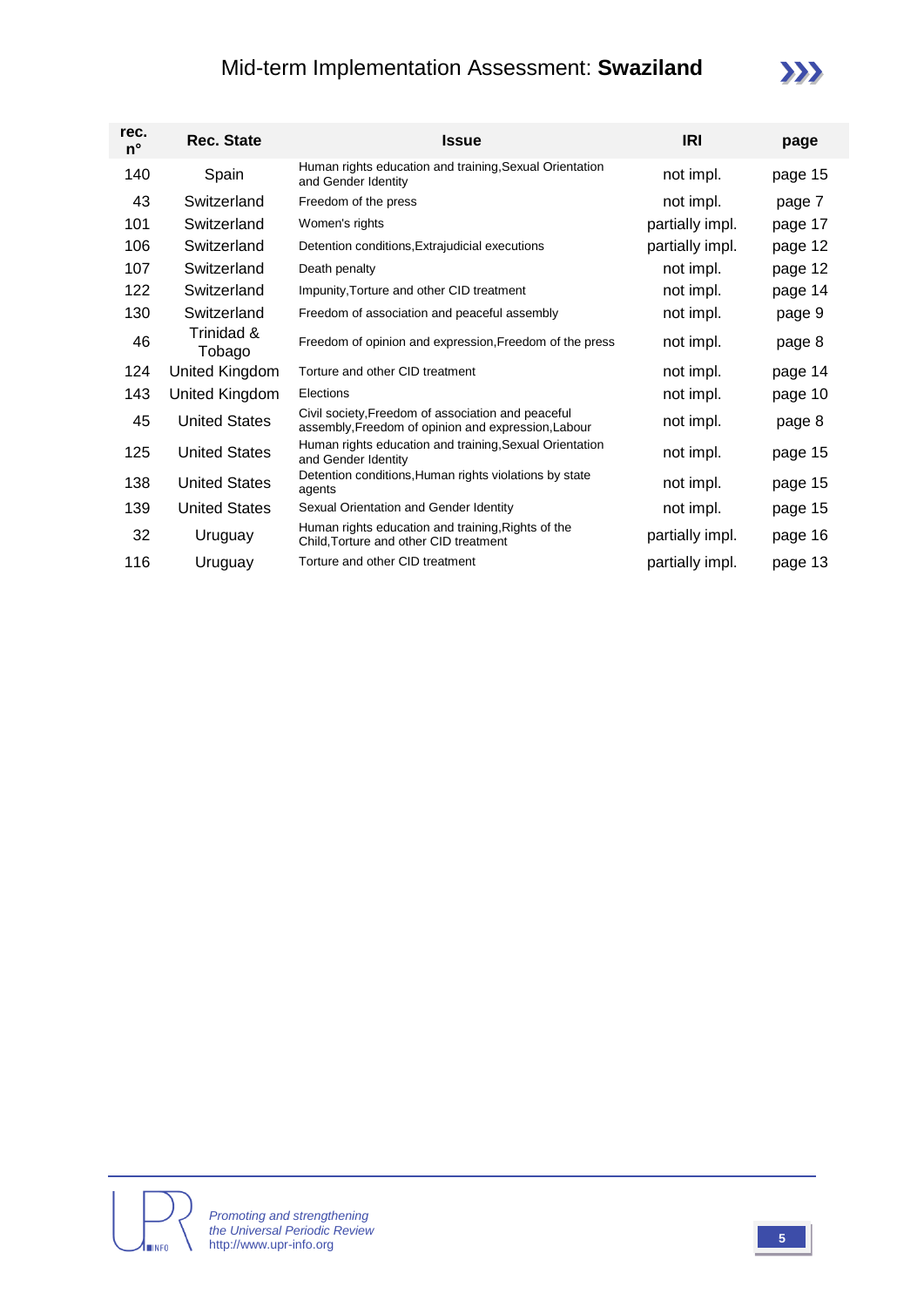# **3. Feedback on recommendations**

# **CP Rights**

Recommendation nº41: *Ensure the freedom of expression and the right to freedom of assembly and association, limited of course, by the interest of defence, public safety and public order* (Recommended by *Ghana*)

IRI: *not implemented*

#### Reporters sans frontières (RSF) response:

La liberté d'expression demeure gravement limitée au Swaziland, notamment pour les professionnels des médias, qui font face à un environnement de travail très difficile. En 2014, le Swaziland occupe la 156ème place sur 180 du classement mondial de la liberté de la presse. Le rédacteur en chef du journal The Nation, Bheki Makhubu, a subi 2 poursuites judiciaires en avril 2013 et en avril 2014, à chaque fois en raison du contenu critique d'une publication. Mettant justement en cause l'intégrité du système judiciaire swazi, celui-ci a été victime de vices de procédure, qui laissent à penser que les poursuites constituaient purement et simplement des représailles envers ses propos. Si les deux procédures en question se sont finalement conclues de façon relativement satisfaisante, rien ne garantit actuellement que de tels excès ne se reproduiront pas. Les autorités doivent prendre des mesures pour garantir un climat propice à la liberté de la presse et d'expression, particulièrement quand le contenu des publications touche à des questions d'intérêt public.

#### Lawyers for Human Rights-Swaziland (LHRS) response:

People are arrested for exercising these rights and freedoms. A human rights lawyer, Thulani Maseko and a Magazine Editor are currently in jail for expressing themselves. So is Maxwell Dlamini and Mario Masuku (Members of political parties). Others are out on bail.

Recommendation nº42: *Ease legislative and administration restrictions on the registration and operation of independent media with a view to provide for plurality of information* (Recommended by *Slovakia*)

IRI: *not implemented*

# LHRS response:

To establish independent media in Swaziland is next to zero. Ambrose Zwane has struggled to get a licence to run a Lubombo Community Radio for the past 15 years.

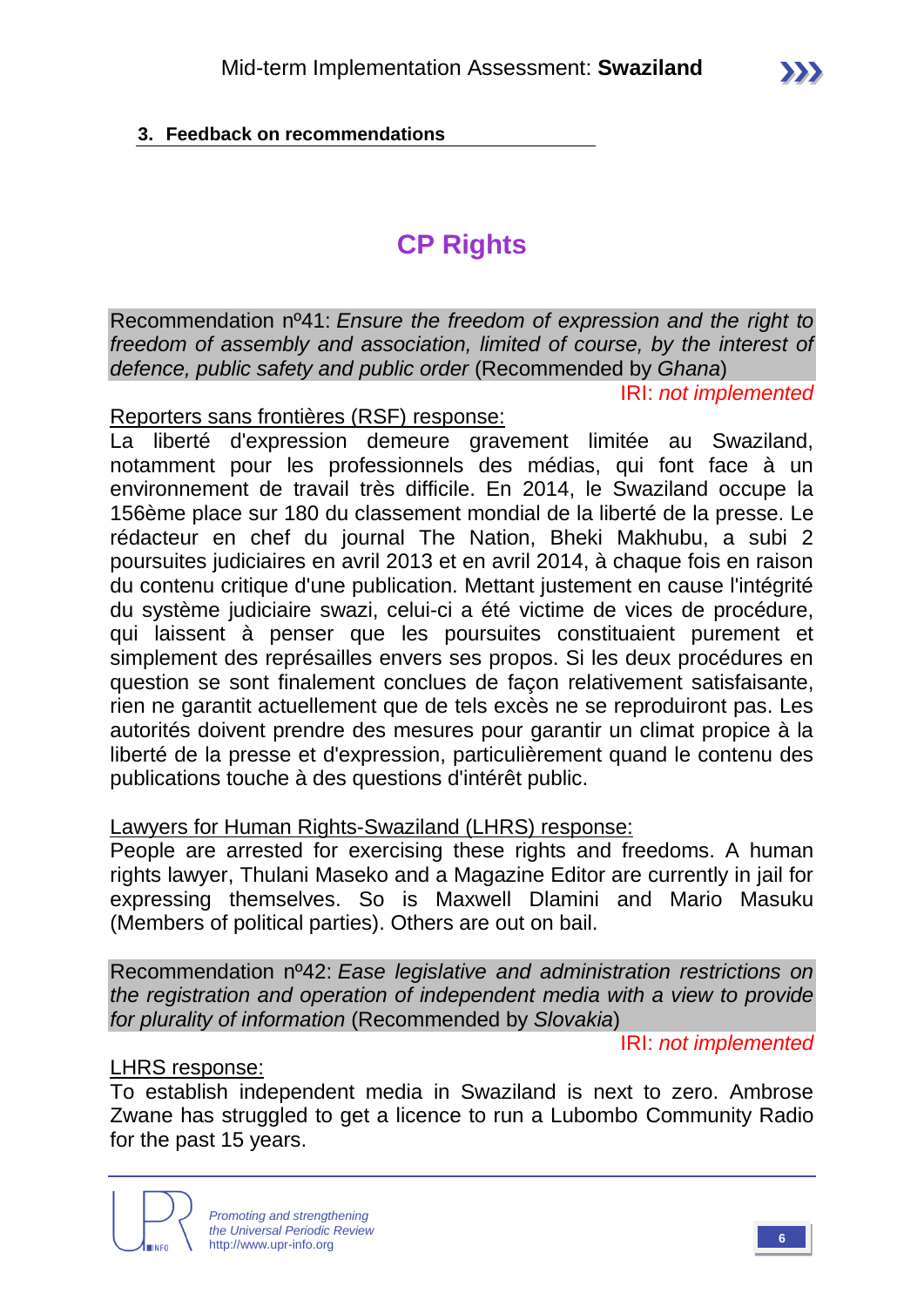Recommendation nº43: *Facilitate the establishment of private media organisations by eliminating legislative and administrative obstacles* (Recommended by *Switzerland*)

IRI: *not implemented*

 $\sum$ 

## RSF response:

Les poursuites judiciaires inéquitables dont a été victime le rédacteur en chef du journal The Nation, Bheki Makhubu, en avril 2013 et en avril 2014, constituent des signaux très négatifs à l'encontre du monde la presse swazie. En effet, celui-ci semble avoir été poursuivi non pas pour un délit réel mais bien à des fins de représailles pour ses propos critiques envers des organes étatiques. Si les deux procédures en question se sont finalement conclues de façon relativement satisfaisante, rien ne garantit actuellement que de tels excès ne se reproduiront pas. Une telle menace constitue un frein évident à l'épanouissement aussi bien qu'à la création de médias privés et indépendants dans le pays.

#### LHRS response:

To establish independent media in Swaziland is next to zero. Ambrose Zwane has struggled to get a licence to run a Lubombo Community Radio for the past 15 years.

Recommendation nº44: *Develop a comprehensive legal framework that guarantees freedom of expression and a free media* (Recommended by *Germany*)

# RSF response:

IRI: *not implemented*

La liberté d'expression demeure gravement limitée au Swaziland, et particulièrement pour les professionnels des médias. Le rédacteur en chef du journal The Nation, Bheki Makhubu, a subi 2 poursuites judiciaires en avril 2013 et en avril 2014, à chaque fois en raison du contenu critique d'une publication. Mettant justement en cause l'intégrité du système judiciaire swazi, celui-ci a été victime de vices de procédure, qui laissent à penser que les poursuites constituaient purement et simplement des représailles envers ses propos. Si les deux procédures en question se sont finalement conclues de façon relativement satisfaisante, rien ne garantit actuellement que de tels excès ne se reproduiront pas. Les autorités doivent prendre des mesures pour s'assurer que les membres des organes judiciaires n'abusent pas de leur position pour entraver le travail des médias, particulièrement lorsque celui-ci touche à des questions d'intérêt public.



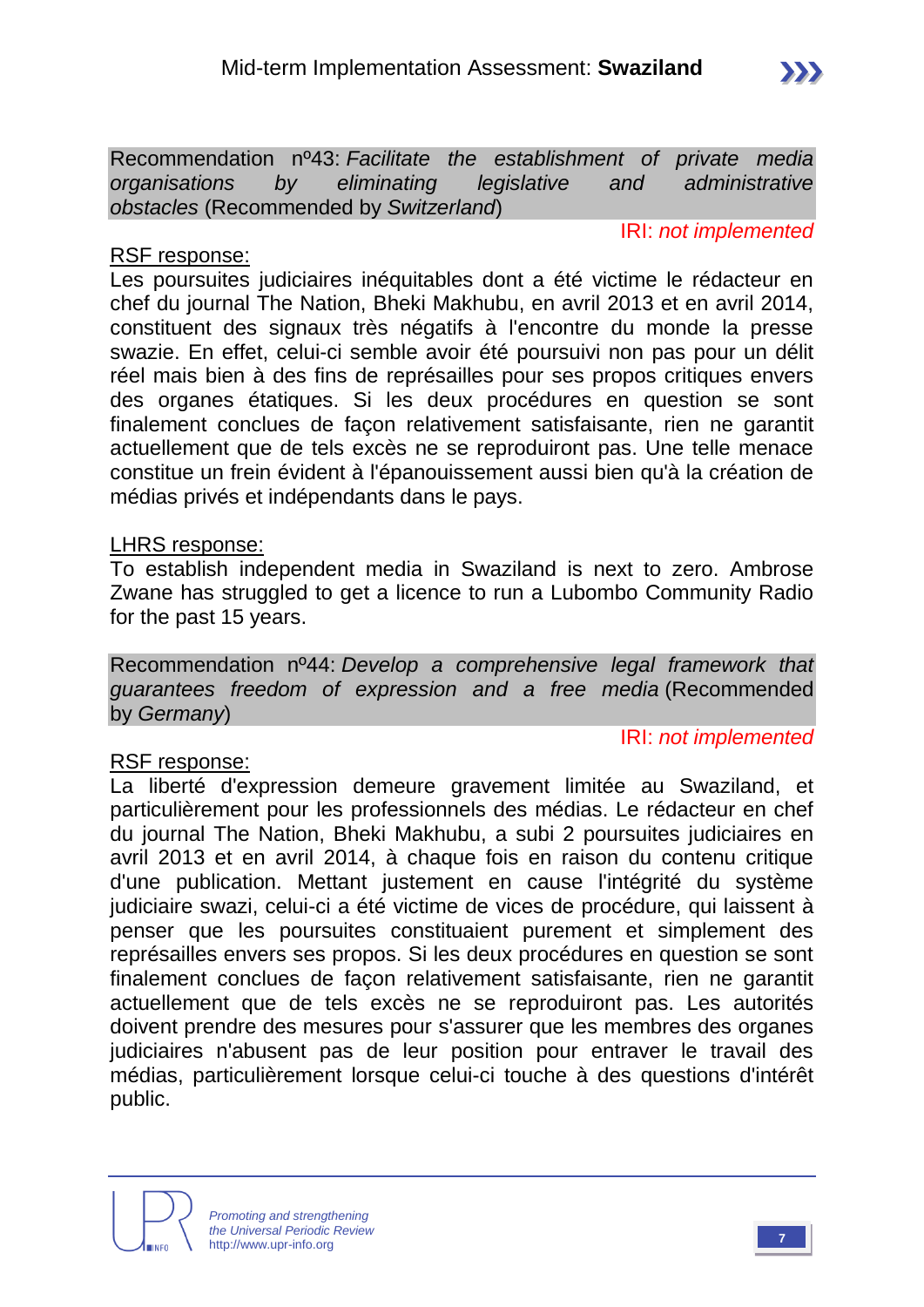#### LHRS response:

Swaziland lacks good governance and democracy hence it is hard to enjoy these rights. If one exercises them they will be charged for sedition.

Recommendation nº45: *Respect the rights of all its citizens to freedom of assembly, freedom of association and freedom of expression, which are guaranteed by the Swazi Constitution and by international human rights instruments particularly by allowing labour, political and civil society groups to assemble peacefully, free from Government interference* (Recommended by *United States*)

## RSF response:

#### IRI: *not implemented*

La liberté d'expression demeure gravement limitée au Swaziland, notamment pour les professionnels des médias, qui font face à un environnement de travail très difficile. Le rédacteur en chef du journal The Nation, Bheki Makhubu, a subi 2 poursuites judiciaires en avril 2013 et en avril 2014, à chaque fois en raison du contenu critique d'une publication. Mettant justement en cause l'intégrité du système judiciaire swazi, celui-ci a été victime de vices de procédure, qui laissent à penser que les poursuites constituaient purement et simplement des représailles envers ses propos. Si les deux procédures en question se sont finalement conclues de façon relativement satisfaisante, rien ne garantit actuellement que de tels excès ne se reproduiront pas. Les autorités doivent prendre des mesures pour garantir un climat propice à la liberté d'expression, libre d'entraves potentielles des organes étatiques.

# LHRS response:

Despite being a party to many International Instruments on human rights and having a constitution with the bill of rights the lack of democracy and political participation makes it difficult to exercise these rights. Put plainly these rights don't exist in Swaziland.

Recommendation nº46: *Develop a legislative framework which guarantees freedom of expression and freedom of the press* (Recommended by *Trinidad & Tobago*)

IRI: *not implemented*

+

Recommendation nº128: *Provide for an unhindered enjoyment of the right to the freedom of expression in accordance with country's international obligations* (Recommended by *Slovakia*)

IRI: *not implemented*



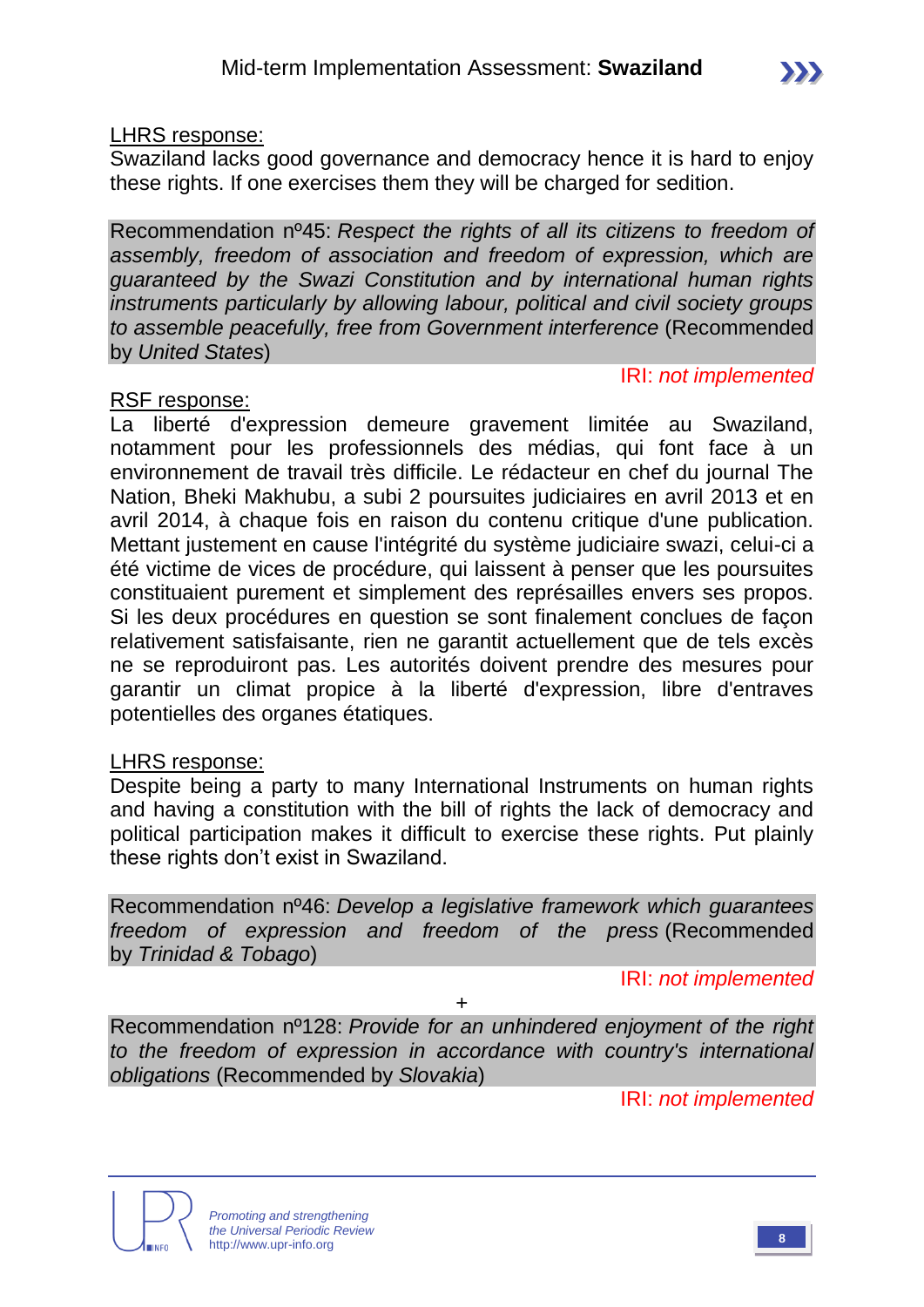#### LHRS response:

Swaziland lacks good governance and democracy hence it is hard to enjoy these rights. If one exercises them they will be charged for sedition.

Recommendation nº70: *Further encourage the involvement of civil society as partner of the Government in promoting and protecting of human rights* (Recommended by *Indonesia*)

IRI: *not implemented*

 $\sum$ 

IRI: *not implemented*

#### LHRS response:

Civil society is viewed as political opposition hence it is not given space.

Recommendation nº126: *Remove all legislative and practical restrictions impeding to freely exercise civil and political rights, in particular those related to freedom of association and expression, with a view to allow the creation of political parties and respect of trade freedoms* (Recommended by *France*)

#### LHRS response:

The oppressive laws are used to hinder political participation and the right to freedom of association.

Recommendation nº127: *Align the national legislation with international standards to guarantee freedom of assembly and association, in particular as regards the notification of the organisation of peaceful assemblies* (Recommended by *Hungary*)

IRI: *not implemented*

LHRS response:

This has not been done.

Recommendation nº129: *Consider allowing the registration and operation of political parties, introducing greater political freedoms through free, fair, transparent democratic elections* (Recommended by *Slovakia*)

IRI: *-*

Recommendation nº130: *Enact legislative measures to facilitate the existence of political parties* (Recommended by *Switzerland*)

+

IRI: *not implemented*





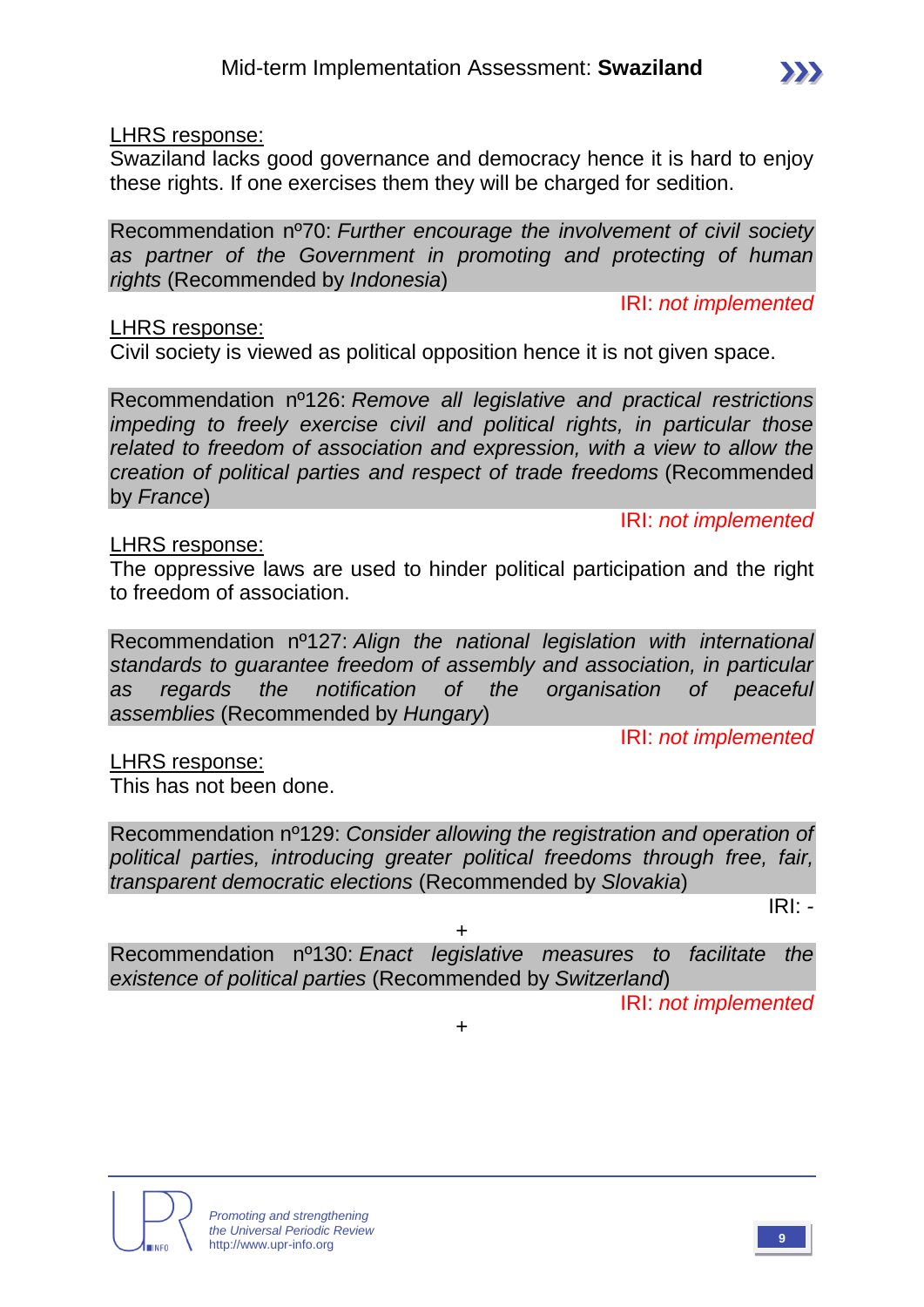Recommendation nº131: *Create an enabling environment for civil society where citizens are free to exercise their full rights to freedom of peaceful assembly and association in accordance with the principles of democracy*  and in line with international obligations under the ICCPR, including *revoking the royal decree of 1973* (Recommended by *Norway*)

IRI: *not implemented*

 $\sum$ 

+ Recommendation nº133: *Take steps to further democratisation efforts, including by enacting laws that facilitate the registration of political parties* (Recommended by *Australia*)

IRI: *not implemented*

Recommendation nº143: *Clarify the status of all political parties and introduce multi-party democratic elections* (Recommended by *United Kingdom*)

+

IRI: *not implemented*

LHRS response:

Political parties remain banned and are not allowed to contest for elections.

Recommendation nº132: *Take immediate steps to repeal laws which criminalize and/or restrict freedom of expression and of the media, in particular the Sedition and Subversive Activities Act (1938), the Proscribed Publications Act (1968) and provisions of the Suppression of Terrorism Act (2008)* (Recommended by *Norway*)

IRI: *not implemented*

LHRS response:

About ten people have been charged under these laws and are awaiting trial beginning from June. Two people are serving their sentences charged on the same.

# **Justice**

Recommendation nº29: *Improve conditions in Swaziland's prisons and detentions centres* (Recommended by *Australia*)

IRI: *not implemented*

LHRS response:

Detention centres are over populated and filthy.



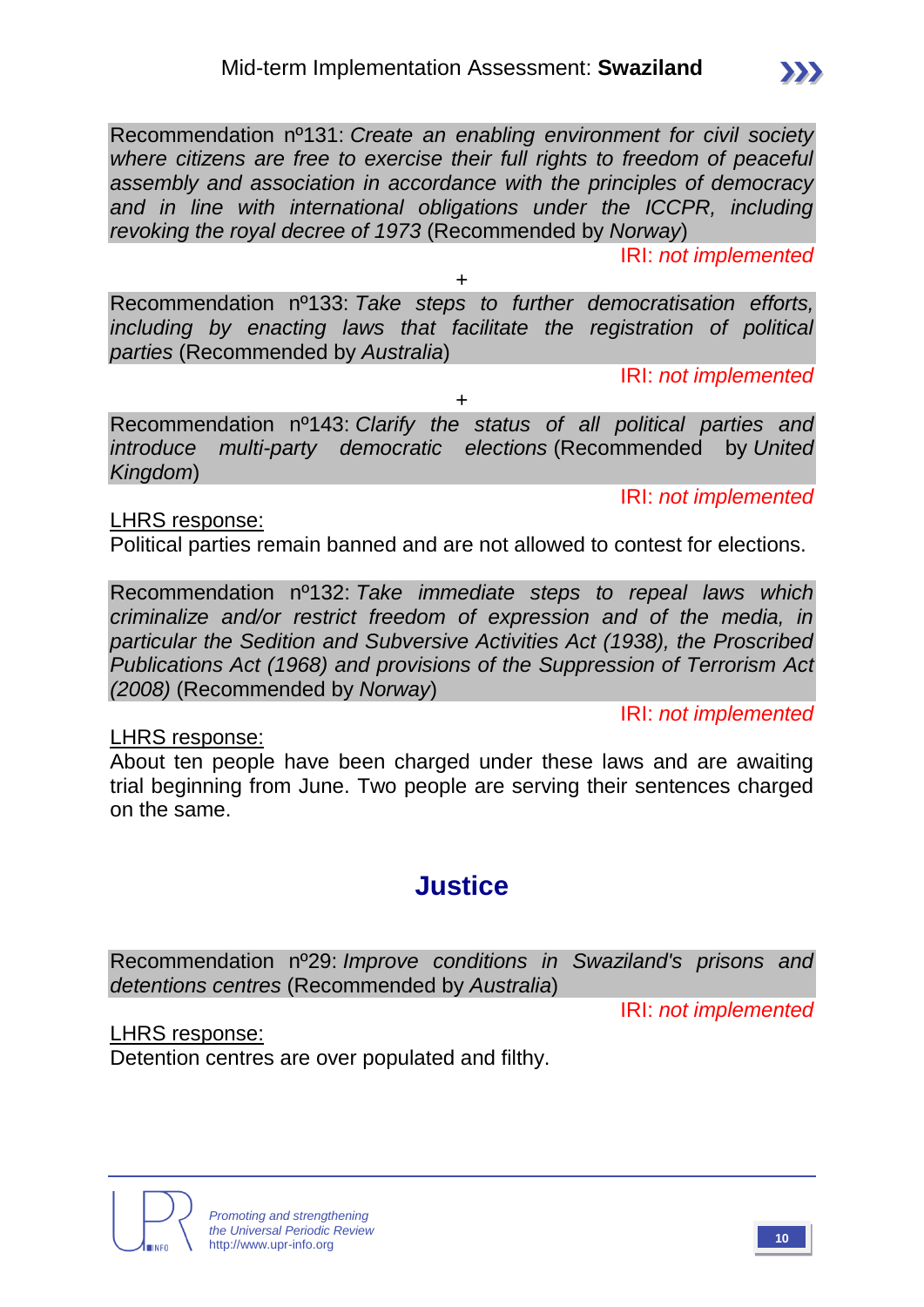

#### RSF response:

IRI: *not implemented*

Les poursuites judiciaires inéquitables dont a été victime le rédacteur en chef du journal The Nation, Bheki Makhubu, en avril 2013 et en avril 2014, constituent des abus de pouvoir évidents de la part de certains magistrats. En effet, le journaliste semble avoir été poursuivi non pas pour un délit réel mais bien à des fins de représailles pour ses propos critiques envers le système judiciaire. Si les deux procédures en question se sont finalement conclues de façon relativement satisfaisante, rien ne garantit actuellement que de tels excès ne se reproduiront pas. Les autorités doivent prendre des mesures pour s'assurer que les membres des organes judiciaires n'abusent pas de leur position pour entraver le travail des médias, particulièrement lorsque celui-ci touche à des questions d'intérêt public.

#### LHRS response:

The Judiciary is under siege at the moment with improper appointments to the bench and division amongst the judges. The Chief Justice issued arrest warrants last week wherein he wanted four judges arrested for not taking his orders.

Recommendation nº38: *Ensure the functioning juvenile justice system throughout the country and raise the age of criminal responsibility that comply with the acceptable international standards* (Recommended by *Slovenia*)

IRI: *not implemented*

#### LHRS response:

Criminal responsibility is 16 years in Swaziland. The justice system is malfunctional as it is expensive and clamped with backlog of cases.

Recommendation nº102: *Continue commuting death sentences into prison sentences and institute a de facto moratorium on executions, with a view to definitely abolish the death penalty* (Recommended by *France*)

IRI: *partially implemented*

#### LHRS response:

Death penalty exists in the country even though the constitution says it shall not be mandatory. We have people waiting to be executed, even though they have been waiting for a long time.

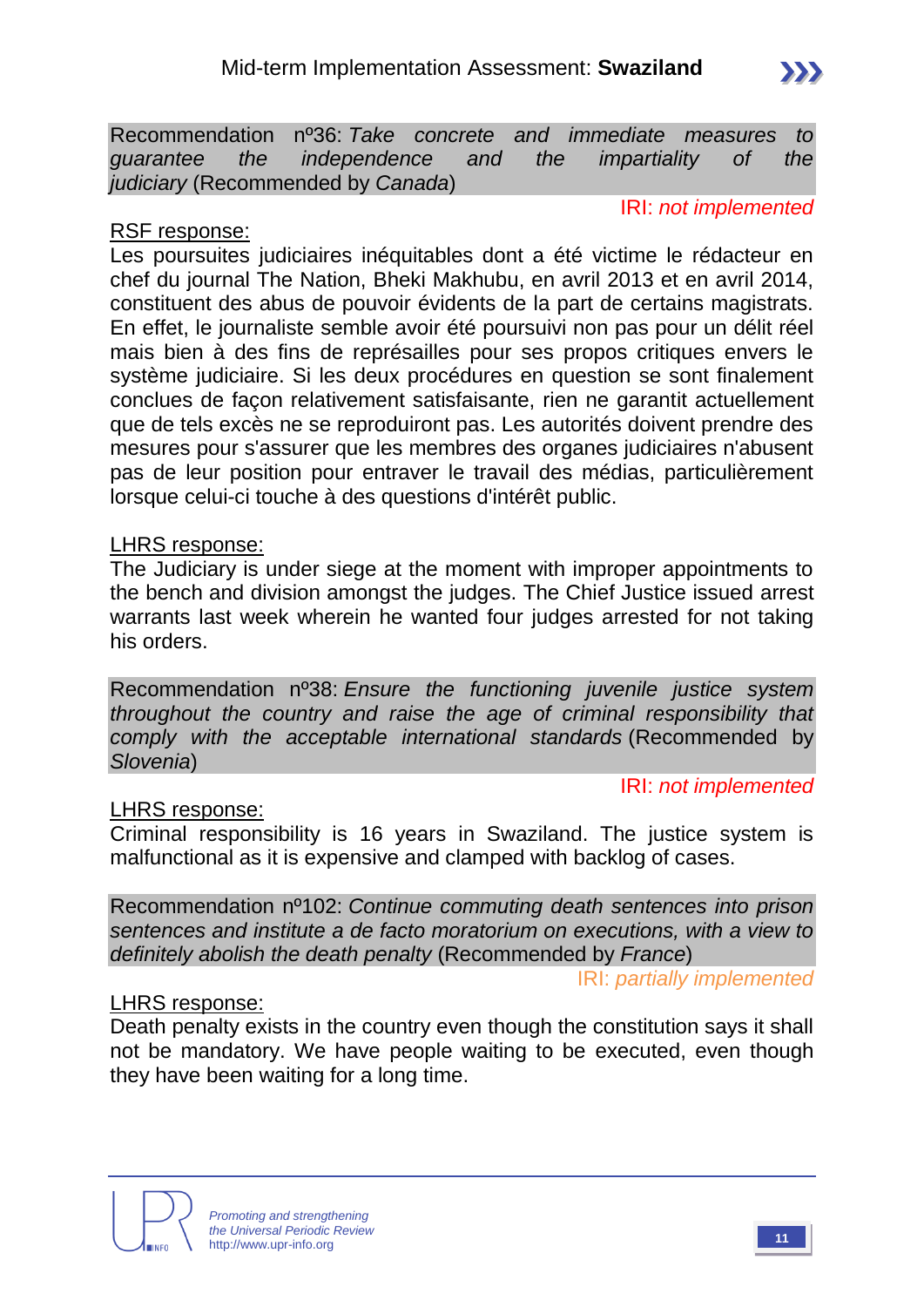Recommendation nº103: *Specifically criminalize torture and put in place effective measures to prevent and sanction the use of torture* (Recommended by *France*)

#### IRI: *not implemented*

## LHRS response:

While the constitution provides for freedom against torture. There is no legal instrument criminalizing torture. Torture is commonly used by police against political dissidents.

Recommendation nº104: *Formalize the moratorium on the death penalty as a step towards its full abolition* (Recommended by *Hungary*)

IRI: *not implemented*

## LHRS response:

Swaziland does not want to abolish the death penalty. While there has been no one executed but death penalty has been issued and people are waiting for execution.

Recommendation nº105: *Reinforce measures designed to prevent all forms of torture and inhuman or degrading treatment, including appropriate human rights training of the law enforcement personnel, while ensuring full accountability of perpetrators as well as redress and rehabilitation to victims* (Recommended by *Slovakia*)

IRI: *not implemented*

# LHRS response:

Whereas the constitution expressly provides for protecting of such rights there is no legislation that protects the same. Courts have been reluctant to enforce these rights.

Recommendation nº106: *Set-up commissions of inquiry for all cases of deaths in custody which take place in the national police, the army, the penitentiary services, etc.* (Recommended by *Switzerland*)

IRI: *partially implemented*

# LHRS response:

An inquest was set up after the judicial killing of Sipho Jele. But the inquiry was not impartial as it was not composed of independent individuals but government magistrate who issued a judgment in favour of the government. Ironically, the head of the inquiry was prompted soon after her report.

Recommendation nº107: *Set up a moratorium on all executions with a view to the final abolition of the death penalty* (Recommended by *Switzerland*)

IRI: *not implemented*

# LHRS response:

This has not been done judicial killings are the order of the day.

*Promoting and strengthening the Universal Periodic Review* http://www.upr-info.org **12** 



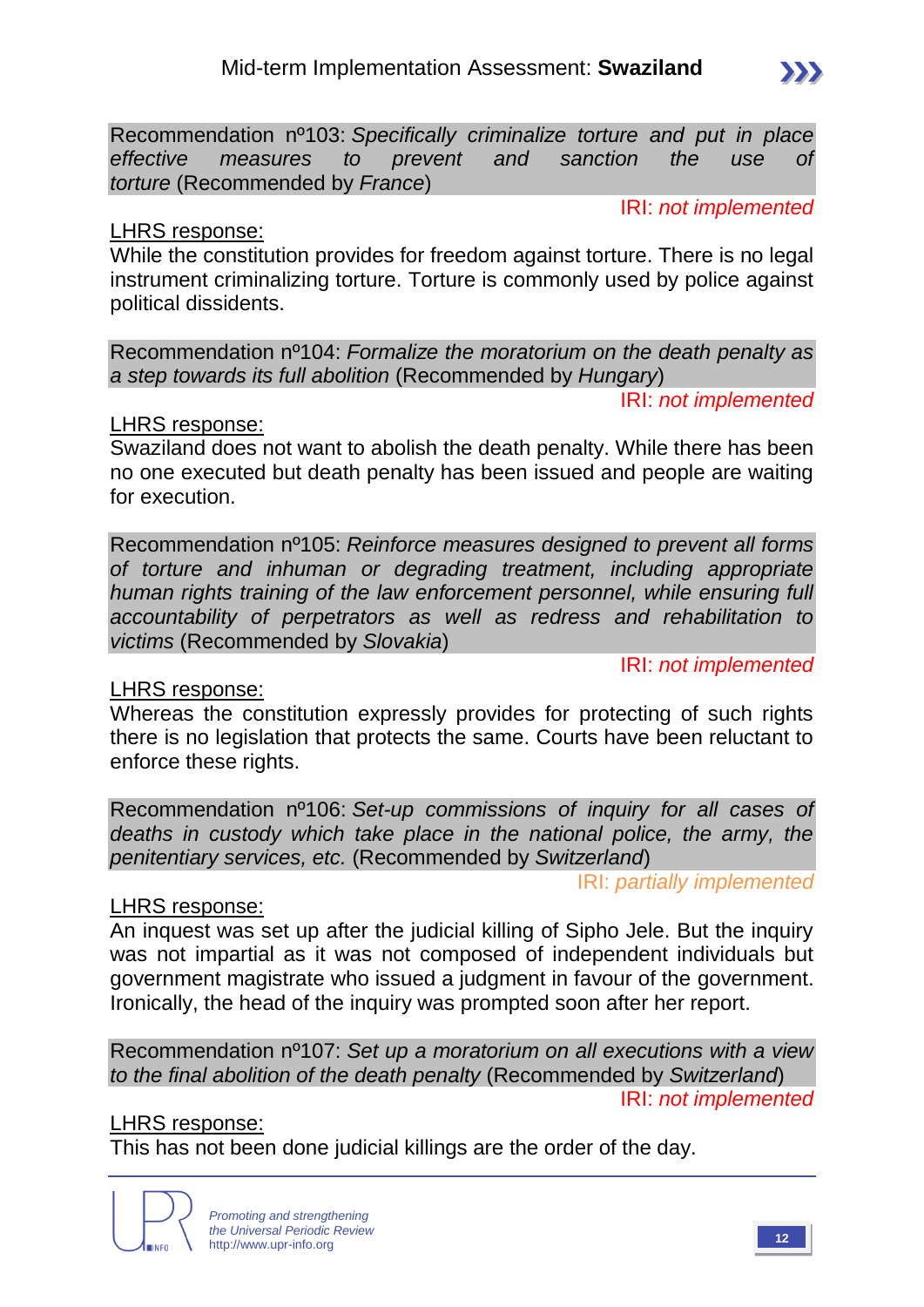| Recommendation nº108: Take<br>penalty (Recommended by Australia)                                                     |                 | all | steps    | to         | abolish              | the | death |     |
|----------------------------------------------------------------------------------------------------------------------|-----------------|-----|----------|------------|----------------------|-----|-------|-----|
|                                                                                                                      |                 |     |          |            | IRI: not implemented |     |       |     |
| Recommendation<br>penalty (Recommended by Brazil)                                                                    | nº110: Consider |     |          | abolishing |                      | the | death |     |
|                                                                                                                      |                 |     |          |            | IRI: not implemented |     |       |     |
| Recommendation nº115: Make every effort to repeal the application of the<br>death penalty (Recommended by Argentina) |                 |     |          |            |                      |     |       |     |
|                                                                                                                      |                 |     |          |            | IRI: not implemented |     |       |     |
| Recommendation n <sup>o</sup> 117: Abolish the death penalty (Recommended by Holy<br>See)                            |                 |     |          |            |                      |     |       |     |
| LHRS response:<br>Swaziland is not keen to abolish the death penalty.                                                |                 |     |          |            | IRI: not implemented |     |       |     |
| Recommendation<br>settings (Recommended by Slovenia)                                                                 | nº109: Prohibit |     | corporal |            | punishment           |     | in    | all |

IRI: *partially implemented*

Global Initiative to End All Corporal Punishment of Children (GIEACPC) response:

We note that the Government stated that it considered this recommendation acceptable "in so far as adults are concerned". Nevertheless, since the review, the Children's Protection and Welfare Act 2012 has been adopted which explicitly prohibits corporal punishment of children as a sentence of the courts (arts. 161 and 126). This is a significant development. However, it falls far short of ensuring that children's right to legal protection from all corporal punishment in all settings is realised. On the contrary, the new Act specifically provides for "justifiable" discipline of children (art. 14), reflecting the provision in the Constitution 2005 allowing "lawful and moderate chastisement [of a child] for purposes of correction" (art. 29).

#### LHRS response:

There has been some great strides on the government side to prohibit corporal punishment. While there is no statute of same, but there are some positiveness.

Recommendation nº116: *Expressly prohibit by law corporal punishments in all areas* (Recommended by *Uruguay*)

IRI: *partially implemented*

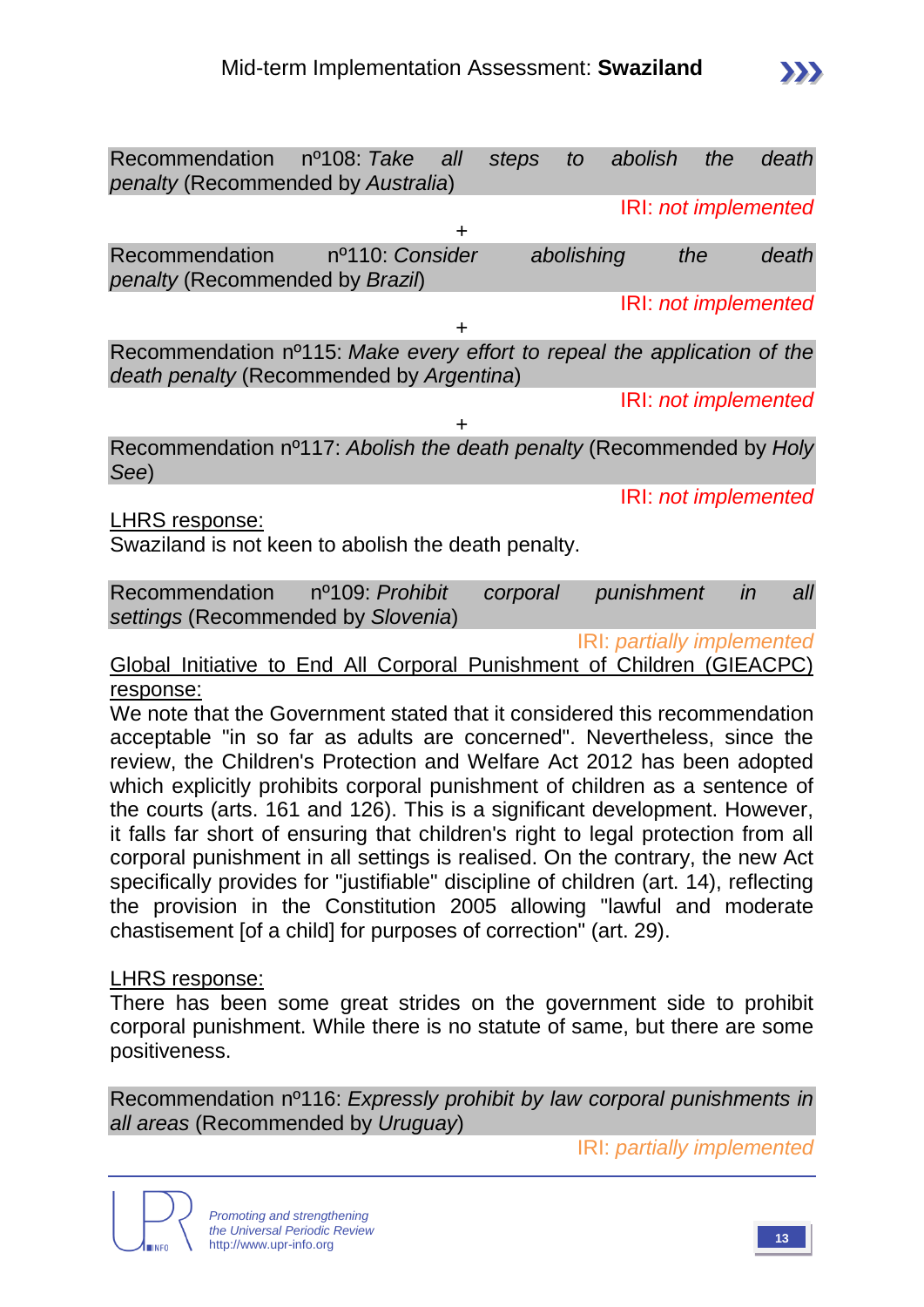# GIEACPC response:

[See response to recommendation n°109]

Recommendation nº119: *Establish a formal moratorium on executions with a view to abolishing the death penalty* (Recommended by *Portugal*)

IRI: *not implemented*

Recommendation nº120: *Consider positively the establishment of a moratorium to the death penalty with a view to the abolishment of the death penalty* (Recommended by *Mexico*)

+

IRI: *not implemented*

+

Recommendation nº121: *Not to maintain the death penalty in its legislation since the last execution dates from 1983* (Recommended by *Burundi*)

IRI: *not implemented*

LHRS response: Swaziland is not keen.

Recommendation nº122: *Establish an independent unit to examine allegations of torture in order to provide reparation to victims of torture and to fight against impunity* (Recommended by *Switzerland*)

IRI: *not implemented*

+

Recommendation nº124: *Establish commissions of inquiry, and investigate and prosecute those who commit torture and violate human rights* (Recommended by *United Kingdom*)

IRI: *not implemented*

# LHRS response:

Torture and human rights violations are the order of the day at the present moment. The police are notorious for using torture and nothing is done to address that.

Recommendation nº123: *Take steps to end impunity for extensive use of pre-trial detention, ill- treatment and alleged torture of individuals in police custody, by investigating and prosecuting all perpetrators* (Recommended by *Norway*)

IRI: *not implemented*

# LHRS response:

Hundreds of people are in detention waiting for trail some waiting sentencing and it is unclear when either of the two will happen.



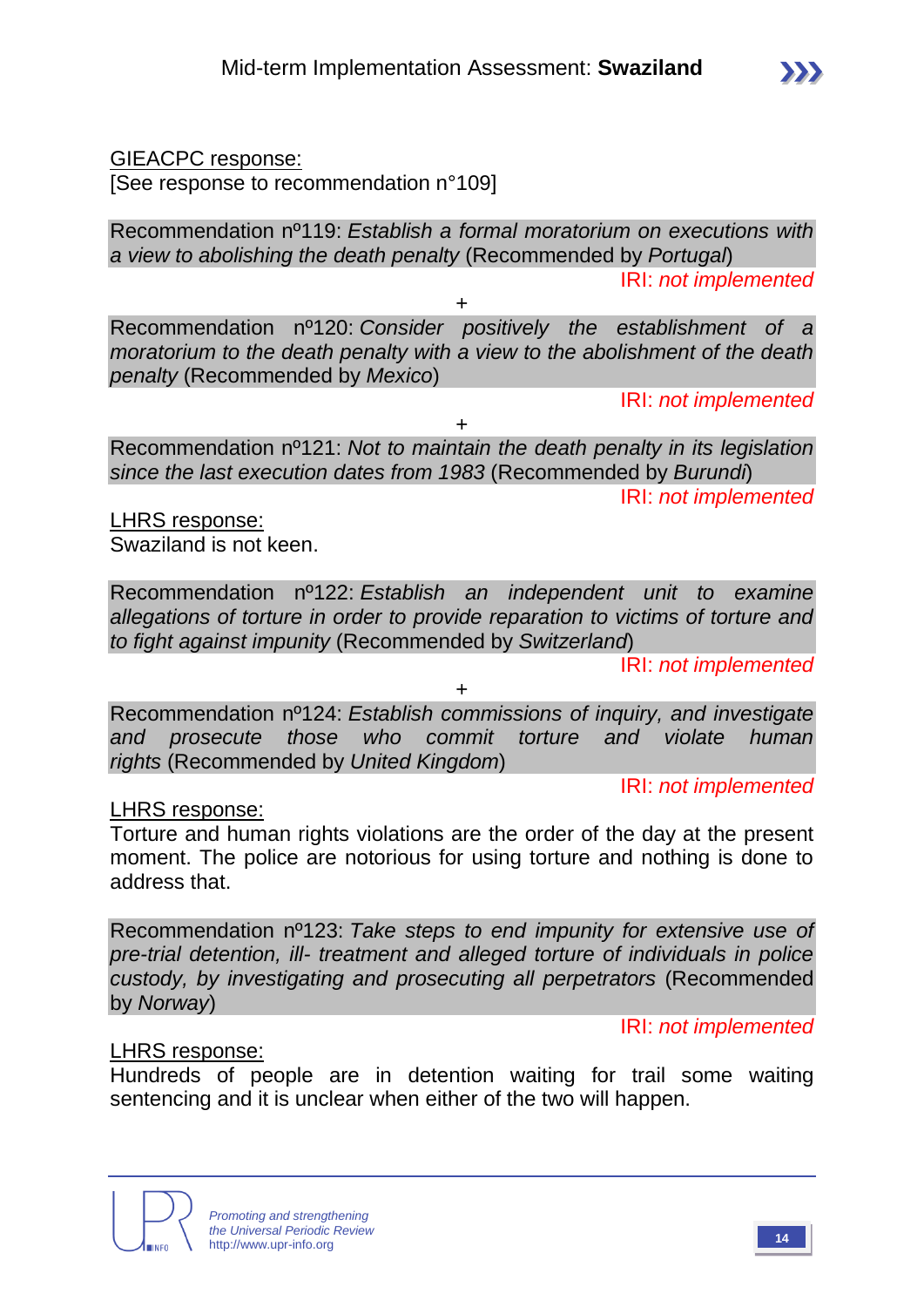Recommendation nº138: *Enhance the Independent Commission's Investigation, processing and reporting of human rights abuses by State and non-State actors, including investigations of the allegations of arbitrary arrest and detentions associated with the spring protests* (Recommended by *United States*)

IRI: *not implemented*

 $\sum$ 

## LHRS response:

This has not been done state actors continues with arbitrary arrests and judicial killings.

# **SOGI**

Recommendation nº125: *Implement measures to prevent violence against the LGBT community, through training and advocacy campaigns* (Recommended by *United States*)

IRI: *not implemented*

LHRS response:

Swaziland is an indigenous society which discriminate against LGBTI's on the basis that such is unAfrica and/or UnSwazi. Being gay is a crime in terms of the Criminal Procedure and Evidence Act.

Recommendation nº139: *Take concrete measures to decriminalize samesex relations and prevent discrimination based on marital status and sexual orientation* (Recommended by *United States*)

IRI: *not implemented*

# LHRS response:

No statute been promulgated or steps taken to address this.

Recommendation nº140: *Adopt the necessary political and legislative measures to establish a specific framework to protect against discrimination on the grounds of sexual orientation and repeal all laws which criminalize homosexual practice, and implement public awareness-raising campaign on this matter* (Recommended by *Spain*)

IRI: *not implemented*

# LHRS response:

Homosexuality is not a priority for Swaziland at the moment it seems.

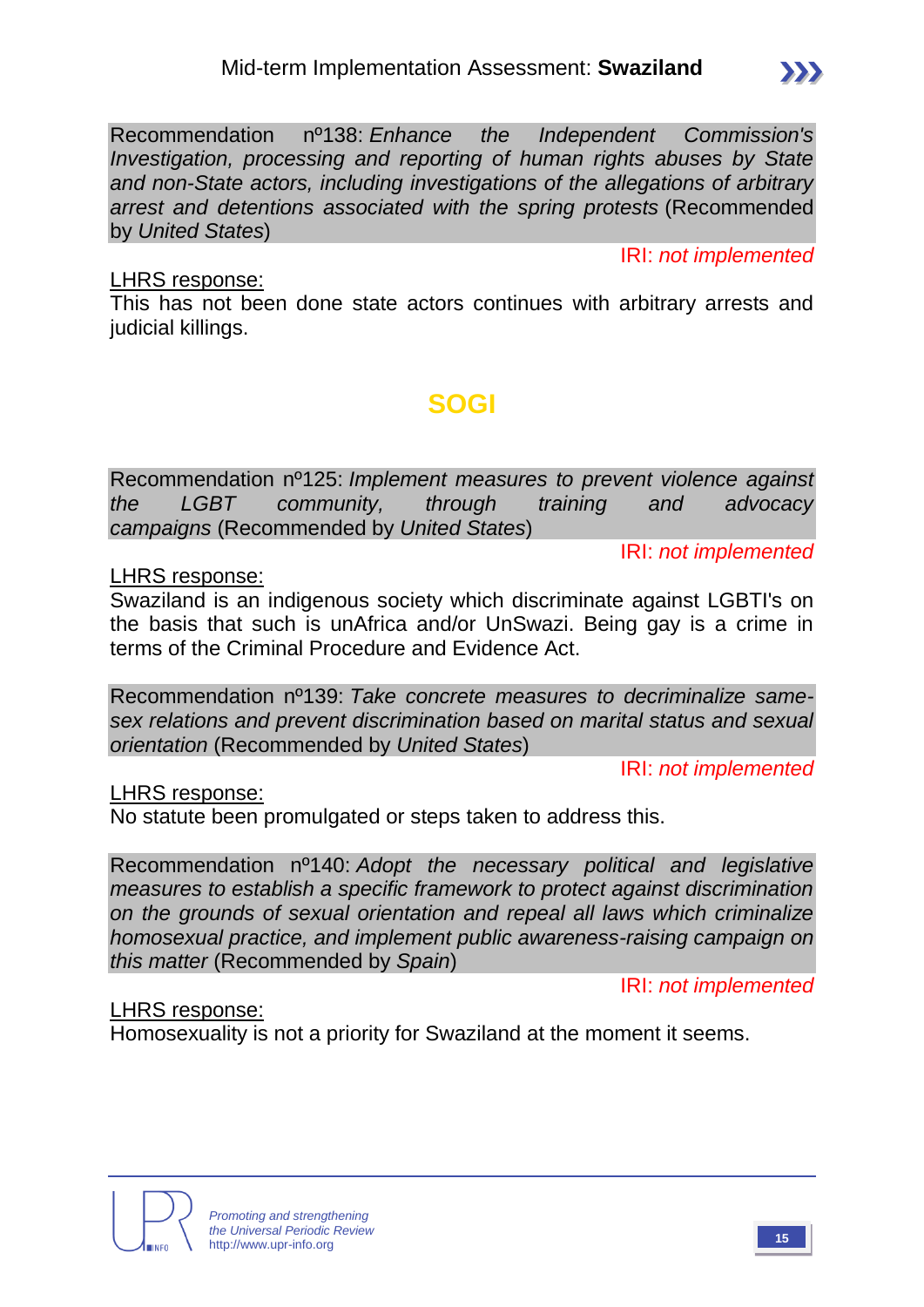# **Women & Children**

Recommendation nº8: *Speed up the adoption of the Child Welfare and Protection Bill, in order to achieve compatibility of domestic legislation, policy and practice with international standards, for the benefit of children* (Recommended by *Romania*)

IRI: *fully implemented*

LHRS response:

A Childs Protection has been promulgated to this effect.

Recommendation nº17: *Develop and implement a national strategy to eliminate stigma and discrimination against people living with HIV/AIDS, and ensure orphaned and vulnerable children have access to health and education services and are protected from violence and abuse* (Recommended by *Canada*)

IRI: *partially implemented*

LHRS response:

Drastic measure have been taken to address this.

Recommendation nº22: *Recommended further action to remove societal discrimination against children with disabilities, street children and children living in rural areas* (Recommended by *Ghana*)

IRI: *fully implemented*

LHRS response:

The office of the DPM is working on this

Recommendation nº23: *Combat gender inequality and discriminatory practices and consider legislative reforms to ensure equality between men and women before the law* (Recommended by *Brazil*)

IRI: *partially implemented*

#### LHRS response:

The office of the Attorney General has been slow to promulgate a bill to this effect.

Recommendation nº32: *Carry out educational and awareness raising campaigns to ensure the use of alternative disciplinary measures to* 



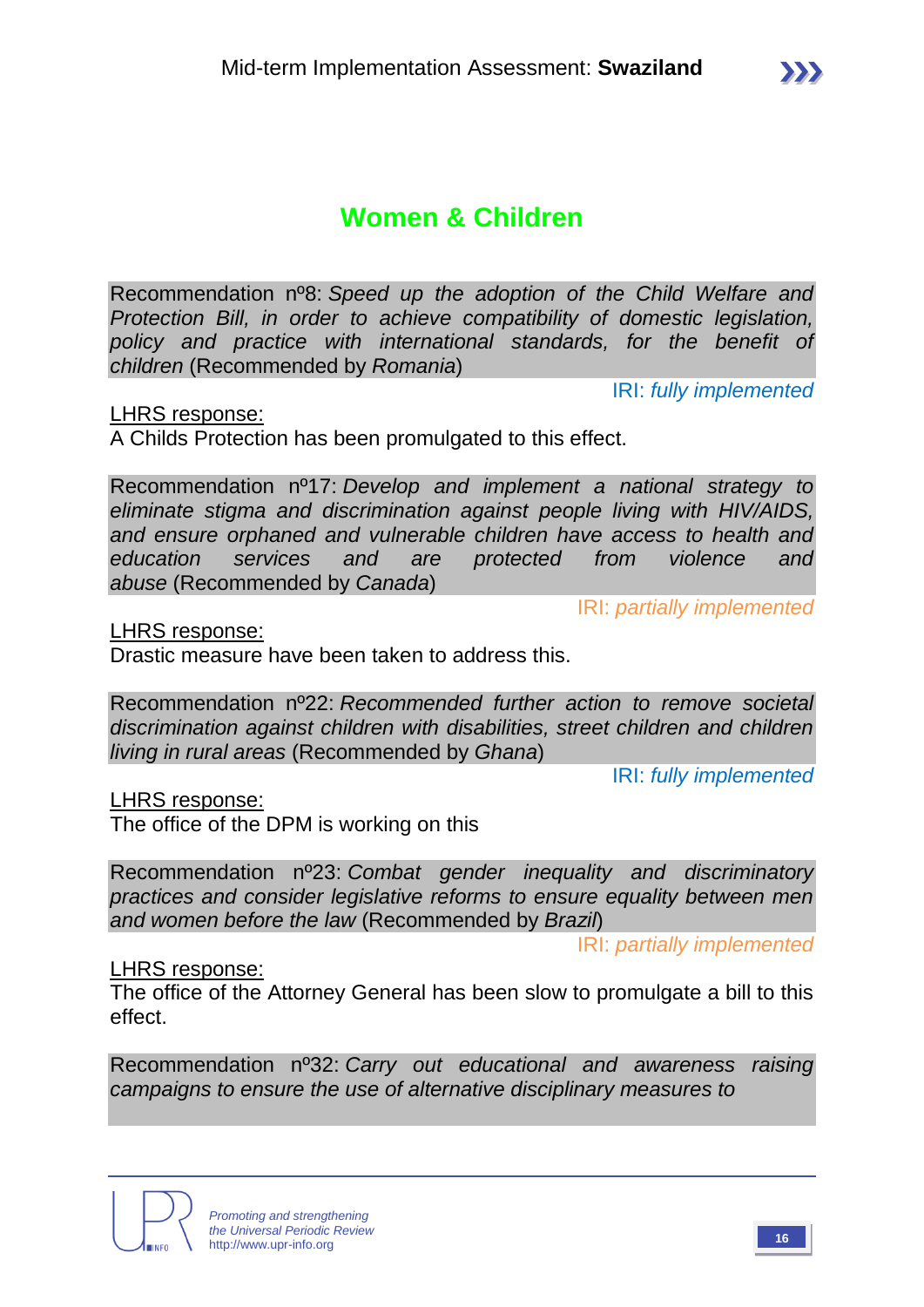*corporal punishments in accordance with the human dignity of the child* (Recommended by *Uruguay*)

IRI: *partially implemented*

## GIEACPC response:

Promoting alternative non-violent disciplinary measures in relation to children is an important element in protecting them from corporal punishment. However, it is inevitably undermined by national legislation which authorises some level of physical punishment, so-called "moderate chastisement" (Constitution, art. 29), "justifiable discipline" (Children's Protection and Welfare Act, art. 14), etc. It is vital that efforts to change behaviour to end corporal punishment of children are supported by law reform to prohibit it in all settings, including the home.

Recommendation nº67: *Continue seeking solutions to enable children whose prison sentence is coming to an end in the middle of the school year, to continue school* (Recommended by *Burkina Faso*)

IRI: *partially implemented*

#### LHRS response:

There is an Industrial school operating solely for Juvenile offenders.

Recommendation nº98: *Abrogate without delay the legislative and regulatory provisions that discriminate women, and adopt new laws in accordance with the principle of gender equality, as set out by CEDAW, ratified by Swaziland* (Recommended by *France*)

IRI: *not implemented*

+

Recommendation nº99: *Take concrete measures to repeal laws and practices that are discriminatory toward women, including in respect of property, land ownership and marriage* (Recommended by *Canada*)

IRI: *partially implemented*

Recommendation nº101: *Amend the legislation in force to allow women to open bank accounts and register property titles in their names* (Recommended by *Switzerland*)

+

IRI: *partially implemented*

# LHRS response:

The office of the Attorney General has been slow in drawing a bill to address this and parliament had been slow to legislate when attention had been sufficiently aroused.

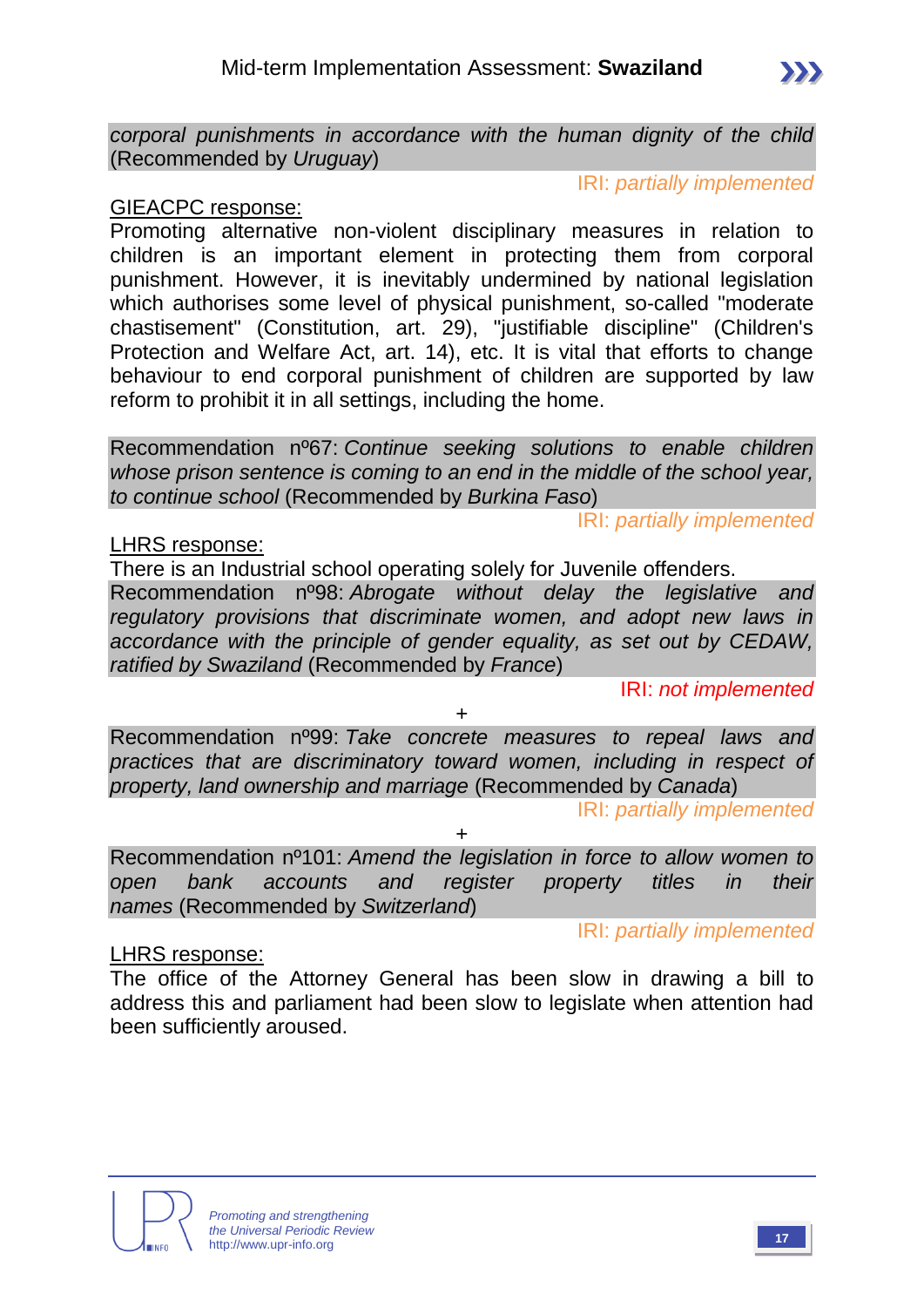# **Other**

Recommendation nº12: *Develop a national institution for human rights to bring it in full compliance with the Paris Principles, by adopting the necessary legislation* (Recommended by *Spain*)

IRI: *partially implemented*

LHRS response:

The Human Rights Commission is like an old toothless dog that can bark but seldom bite. It lacks credibility and permanent staff.

Recommendation nº134: *Strengthen the institutions established to protect democracy* (Recommended by *South Africa*)

IRI: *not implemented*

LHRS response: Swaziland lacks such institutions. Actually it lacks democracy.

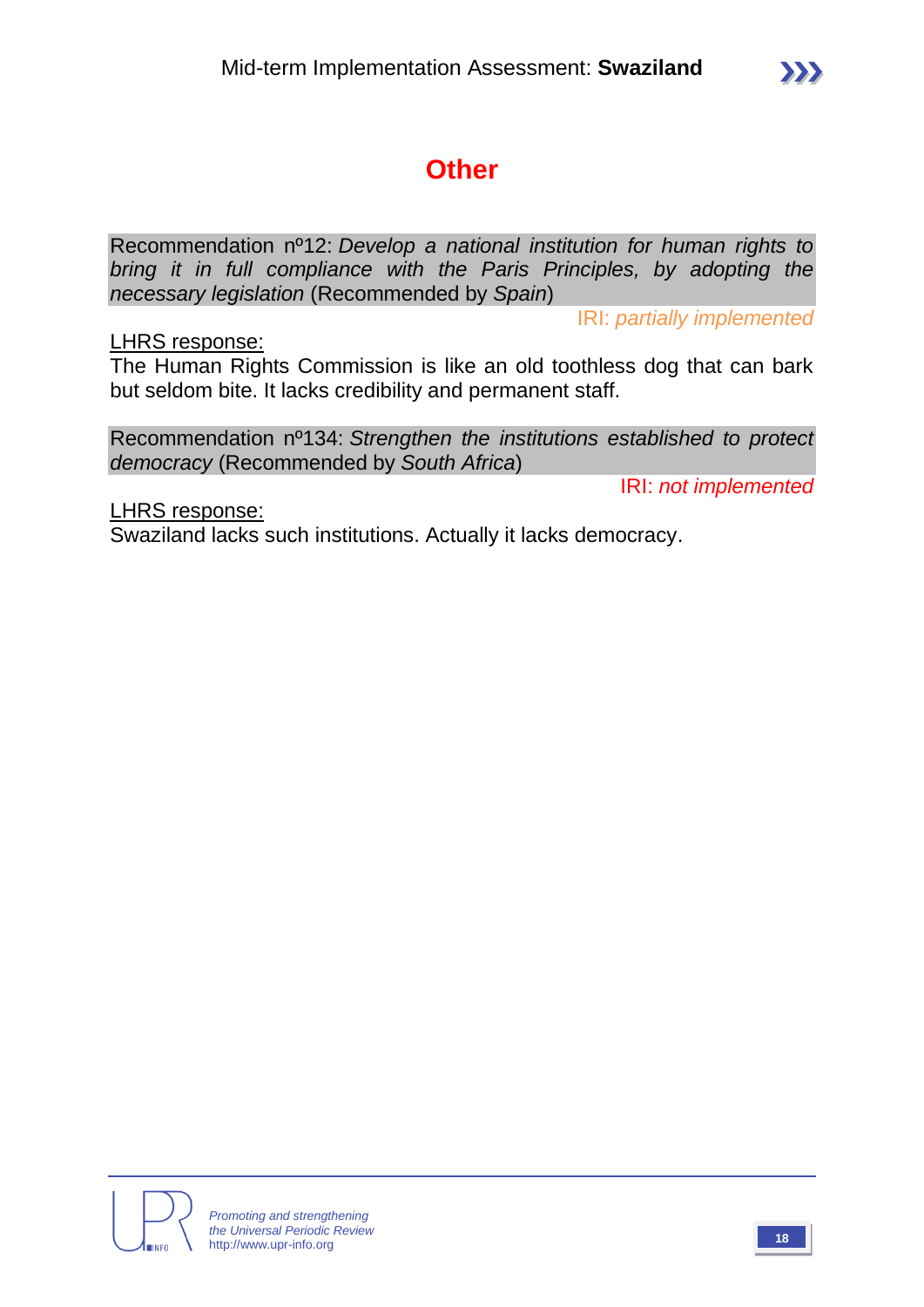# **Methodology**

A. First contact

Although the methodology has to consider the specificities of each country, we apply the same procedure for data collection about all States:

- 1. We contact the Permanent Mission to the UN either in Geneva or New York;
- 2. We contact all NGOs that took part in the process. Whenever NGOs were part of coalitions, each NGO is contacted individually;
- 3. The National Institution for Human Rights is contacted, whenever one exists.
- 4. UN Agencies, which sent information for the UPR, are also contacted.

We post our requests to the States and send e-mails to NHRIs, NGOs and UN Agencies.

The purpose of the UPR is to discuss issues and share concrete suggestions to improve human rights on the ground. Therefore, stakeholders whose objective is not to improve the human rights situation are not contacted and those stakeholders' submissions are not taken into account.

However, since the UPR is meant to be a process that aims to share best practices among States and stakeholders, we take into account positive feedbacks from the latter.

B. Processing recommendations and voluntary pledges

The stakeholders that we contact are encouraged to use an Excel sheet, which we provide, that includes all recommendations received and voluntary pledges taken by the State reviewed.

Each submission is processed, whether the stakeholder has or has not used the Excel sheet. In the latter case, the submission is split among recommendations to which we think it belongs. Since such a task is more prone to misinterpretation, we strongly encourage stakeholders to use the Excel sheet.

If the stakeholder does not clearly mention whether the recommendation was "fully implemented" or "not implemented", *UPR Info* usually considers the recommendation as "partially implemented", unless the implementation level is obvious.

*UPR Info* retains the right to edit comments that are considered to not directly address the recommendation in question, when comments are too lengthy or when comments are defamatory or inappropriate. While we do not mention the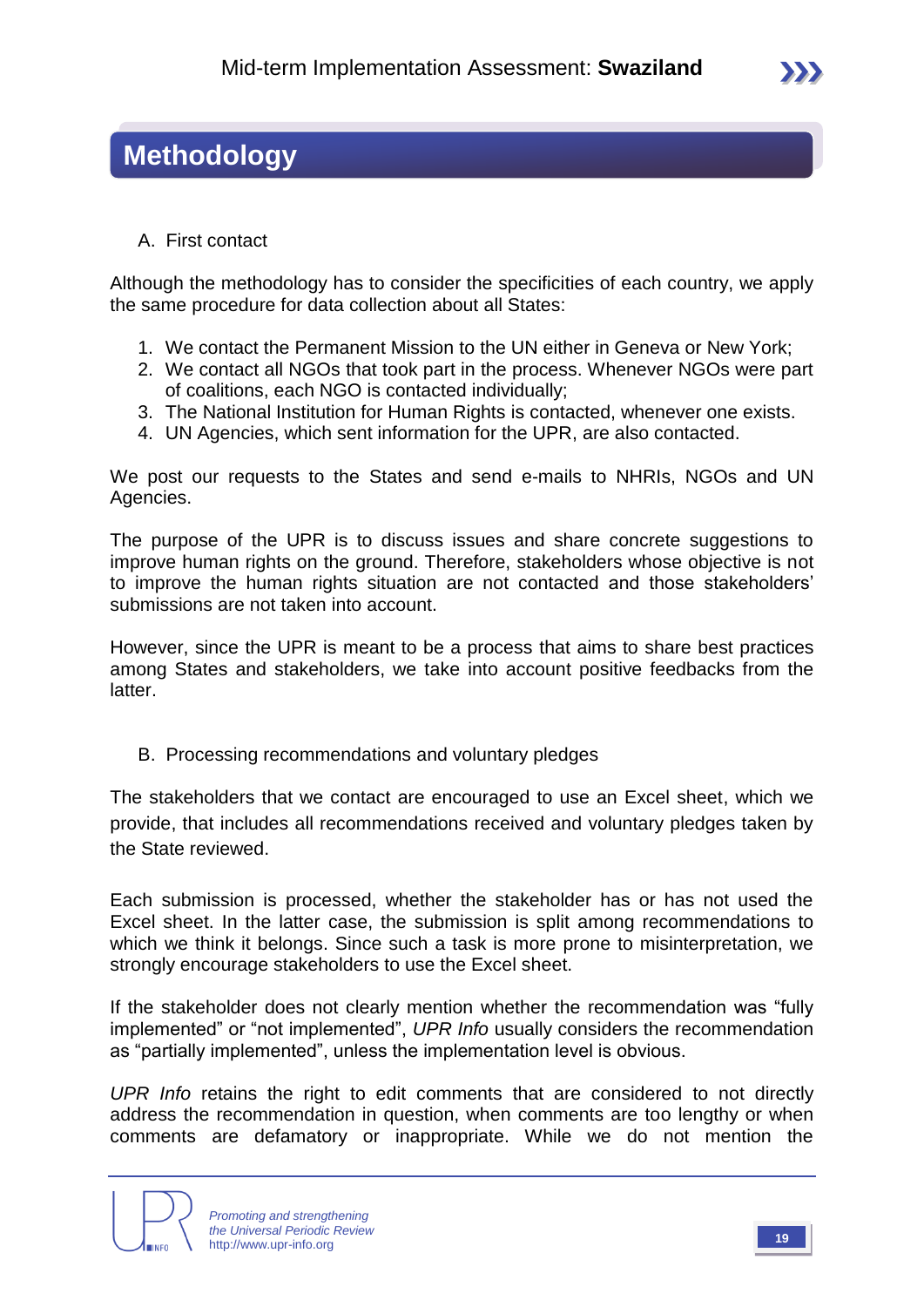

recommendations which were not addressed, they can be accessed unedited on the follow-up webpage.

C. Implementation Recommendation Index (IRI)

*UPR Info* developed an index showing the implementation level achieved by the State for both recommendations received and voluntary pledges taken at the UPR.

The **Implementation Recommendation Index** (IRI) is an individual recommendation index. Its purpose is to show an average of stakeholders' responses.

The *IRI* is meant to take into account stakeholders disputing the implementation of a recommendation. Whenever a stakeholder claims nothing has been implemented at all, the index score is 0. At the opposite, whenever a stakeholder claims a recommendation has been fully implemented, the *IRI* score is 1.

An average is calculated to fully reflect the many sources of information. If the State under Review claims that the recommendation has been fully implemented, and a stakeholder says it has been partially implemented, the score is 0.75.

Then the score is transformed into an implementation level, according to the table below:

| Percentage:   | <b>Implementation level:</b> |  |  |
|---------------|------------------------------|--|--|
| $0 - 0.32$    | Not implemented              |  |  |
| $0.33 - 0.65$ | <b>Partially implemented</b> |  |  |
| $0.66 - 1$    | <b>Fully implemented</b>     |  |  |

Example: On one side, a stakeholder comments on a recommendation requesting the establishment of a National Human Rights Institute (NHRI). On the other side, the State under review claims having partially set up the NHRI. As a result of this, the recommendation is given an *IRI* score of 0.25, and thus the recommendation is considered as "not implemented".

#### *Disclaimer*

*The comments made by the authors (stakeholders) are theirs alone, and do not necessarily reflect the views and opinions at UPR Info. Every attempt has been made to ensure that information provided on this page is accurate and not abusive. UPR Info cannot be held responsible for information provided in this document.*